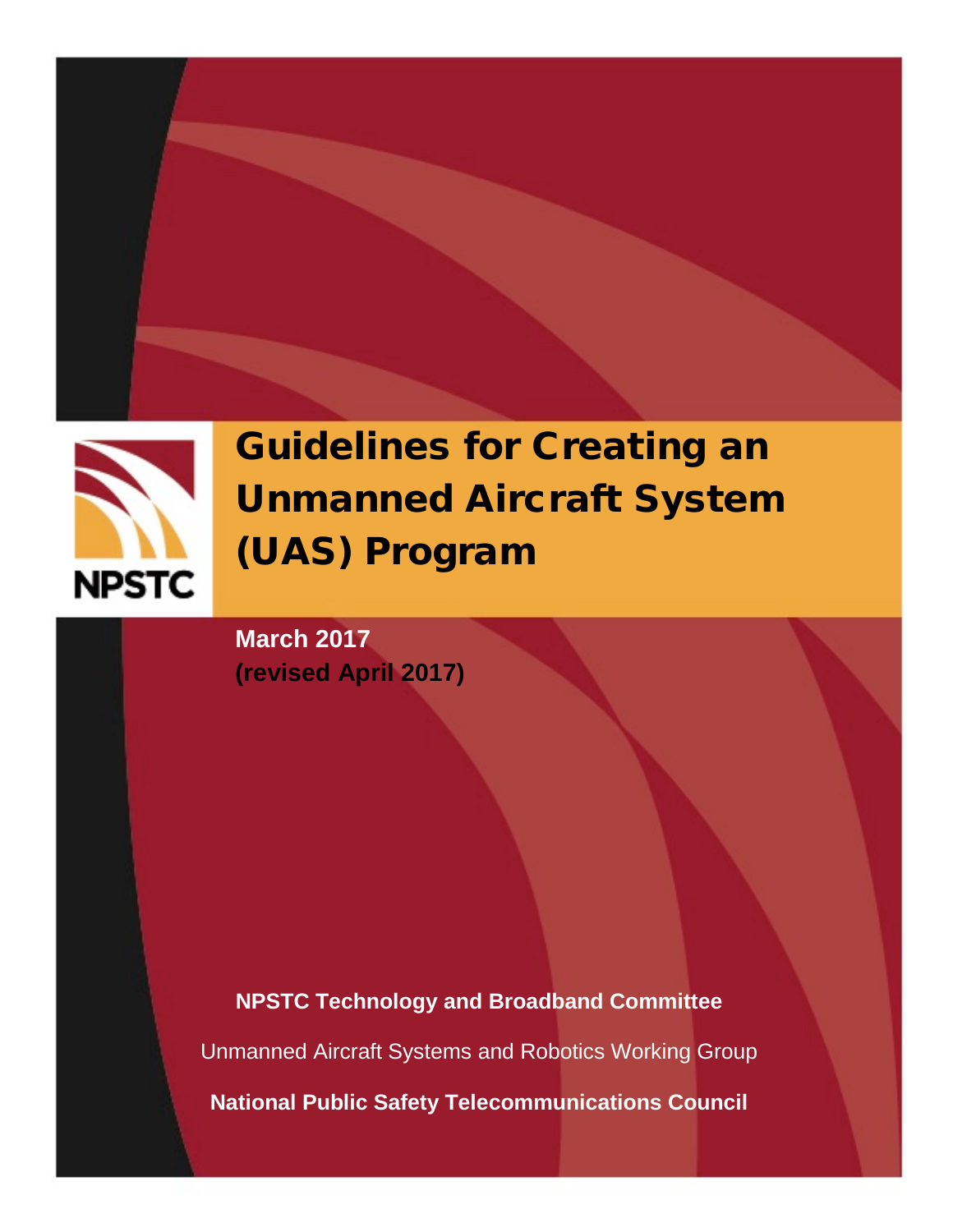## **Contents**

| 1.1 |  |  |  |  |
|-----|--|--|--|--|
| 1.2 |  |  |  |  |
| 1.3 |  |  |  |  |
| 1.4 |  |  |  |  |
| 1.5 |  |  |  |  |
|     |  |  |  |  |
| 2.1 |  |  |  |  |
| 2.2 |  |  |  |  |
| 2.3 |  |  |  |  |
|     |  |  |  |  |
| 3.1 |  |  |  |  |
| 3.2 |  |  |  |  |
| 3.3 |  |  |  |  |
|     |  |  |  |  |
|     |  |  |  |  |
|     |  |  |  |  |
| 6.1 |  |  |  |  |
| 6.2 |  |  |  |  |
| 6.3 |  |  |  |  |
| 6.4 |  |  |  |  |
|     |  |  |  |  |
| 7.1 |  |  |  |  |
| 7.2 |  |  |  |  |
| 7.3 |  |  |  |  |
|     |  |  |  |  |
|     |  |  |  |  |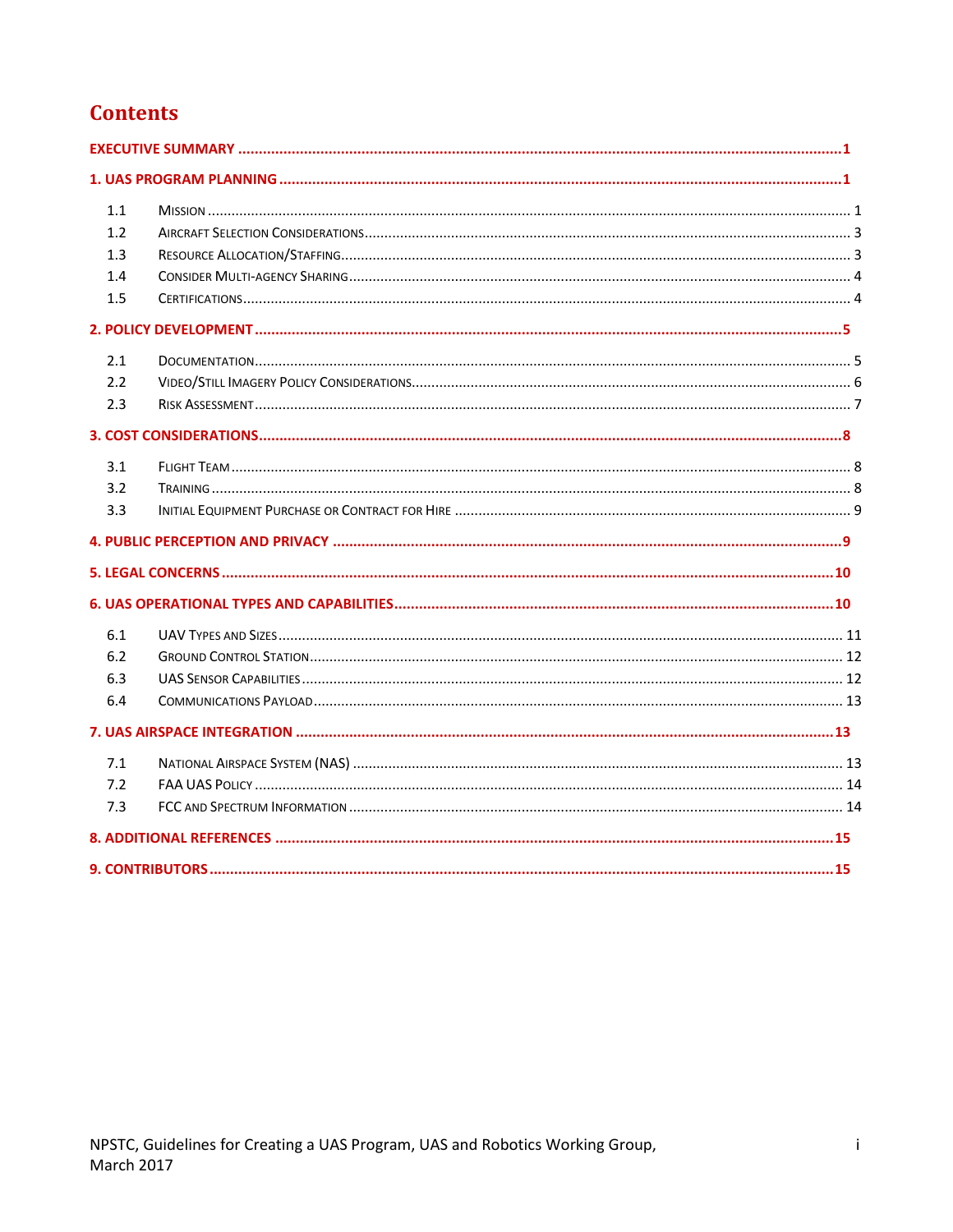## **Revision History**

| Date     | Version        | Notes                                                                                         | Author |
|----------|----------------|-----------------------------------------------------------------------------------------------|--------|
| 04/18/17 | V <sub>2</sub> | Section 1.5 Certifications - change to clarify authorized<br>airspace when flying under a COA | Ober   |
|          |                |                                                                                               |        |
|          |                |                                                                                               |        |
|          |                |                                                                                               |        |
|          |                |                                                                                               |        |
|          |                |                                                                                               |        |
|          |                |                                                                                               |        |
|          |                |                                                                                               |        |
|          |                |                                                                                               |        |
|          |                |                                                                                               |        |
|          |                |                                                                                               |        |
|          |                |                                                                                               |        |
|          |                |                                                                                               |        |
|          |                |                                                                                               |        |
|          |                |                                                                                               |        |
|          |                |                                                                                               |        |
|          |                |                                                                                               |        |
|          |                |                                                                                               |        |
|          |                |                                                                                               |        |
|          |                |                                                                                               |        |
|          |                |                                                                                               |        |
|          |                |                                                                                               |        |
|          |                |                                                                                               |        |
|          |                |                                                                                               |        |
|          |                |                                                                                               |        |
|          |                |                                                                                               |        |
|          |                |                                                                                               |        |
|          |                |                                                                                               |        |
|          |                |                                                                                               |        |
|          |                |                                                                                               |        |
|          |                |                                                                                               |        |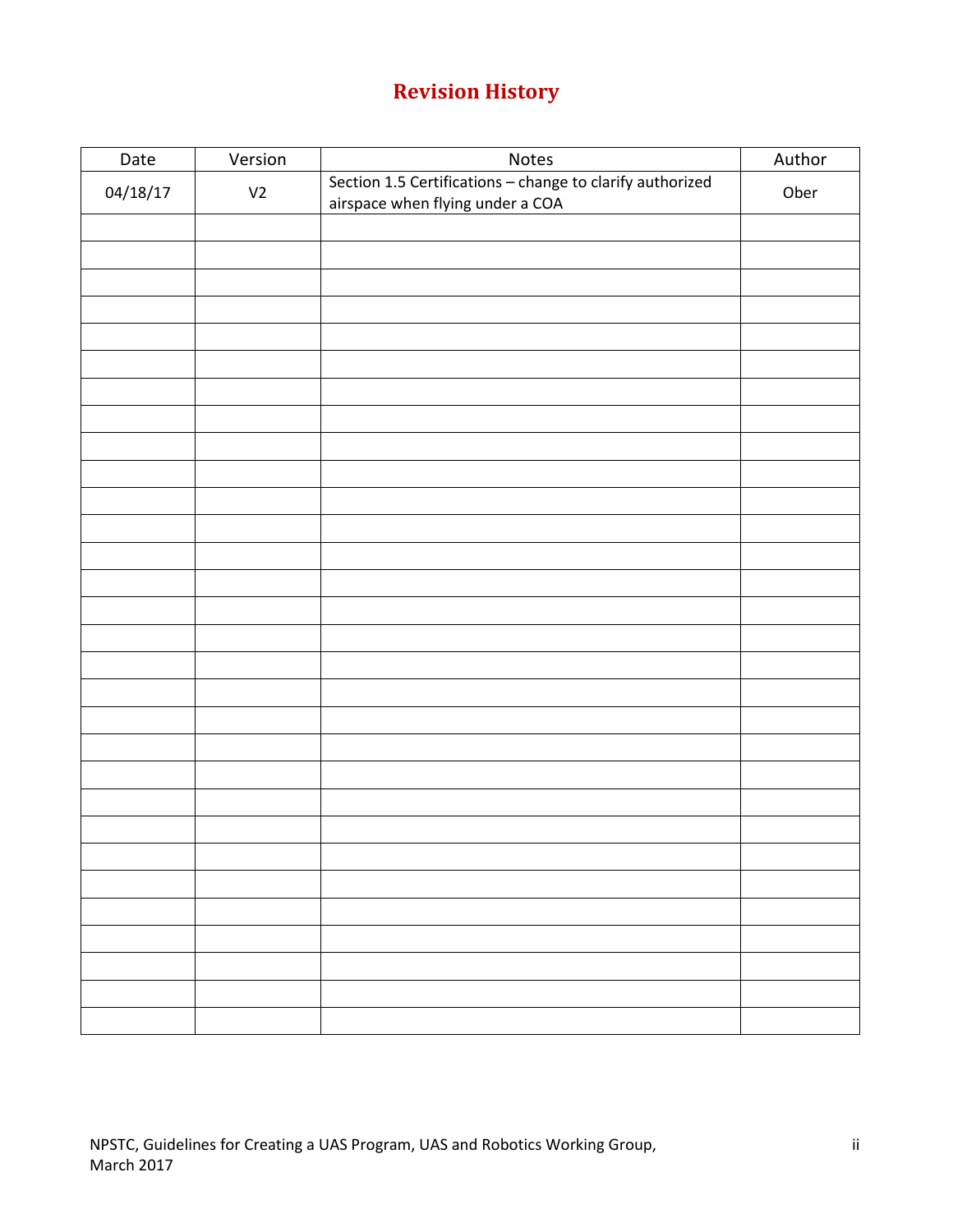#### <span id="page-3-0"></span>**Executive Summary**

Unmanned Aircraft Vehicles (UAV), commonly referred to as drones, is one of the fastest growing emerging technologies, with a tremendous potential to revolutionize many aspects of public safety. Unmanned Aircraft Systems (UAS) is an all-encompassing term that recognizes both the UAV and all the elements including the aircraft, the ground-based controller and control station, data links, and other support equipment which provides the system of communications connecting the two.

Just as the UAS is a combination of multiple parts to be fully functional, considerations for a successful UAS program go far beyond choosing the vehicle itself. An agency planning to implement its own program should also anticipate the need to create policy, obtain authorization, implement a training program, allocate funding, develop a data storage plan, address public perception and privacy issues, and possibly establish relationships with neighboring entities to maximize the productiveness of the program.

The purpose of this report is not to deliver an all-inclusive process for the establishment of a UAS program, but instead to provide recommendations and considerations, as well as links to current information in what is a rapidly growing and changing environment.

## <span id="page-3-1"></span>**1. UAS Program Planning**

As with any new addition to agency capability, a UAS program is a blend of equipment, staff/resource planning, training, governance, and robust policy and standard operating procedures to ensure safe operations in conformity with FAA regulations, and to safeguard individuals' privacy, civil rights, and civil liberties. The agency must also evaluate the authority and jurisdiction of the intended use of a UAS fleet while considering the legal risks, liability concerns, and potential claims associated with the intended operations.

#### <span id="page-3-2"></span>**1.1 Mission**

Perhaps the first step in developing a public safety agency UAS program is defining the types of missions that would be most beneficial for the department, or that the agency expects or anticipates becoming involved in. It might be that Search and Rescue (SAR) missions and accident reconstruction are of primary importance, whereas others may be considering a program for surveillance and situational awareness. Defining a concise mission plan will also help guide the establishment of privacy policies which can aid in the public perception of transparency. The public may have concerns about open-ended investigative type missions as it may be perceived as an infraction of their privacy.

Public safety entities will find that the use of UAS is more useful, cost effective, and often safer than using manned aircraft or ground personnel. Many agencies use UAS in some of the following ways: $1$ 

• Public Safety

<span id="page-3-3"></span> $1$  NASCIO report - Unmanned Aerial Systems, Governance and State CIOs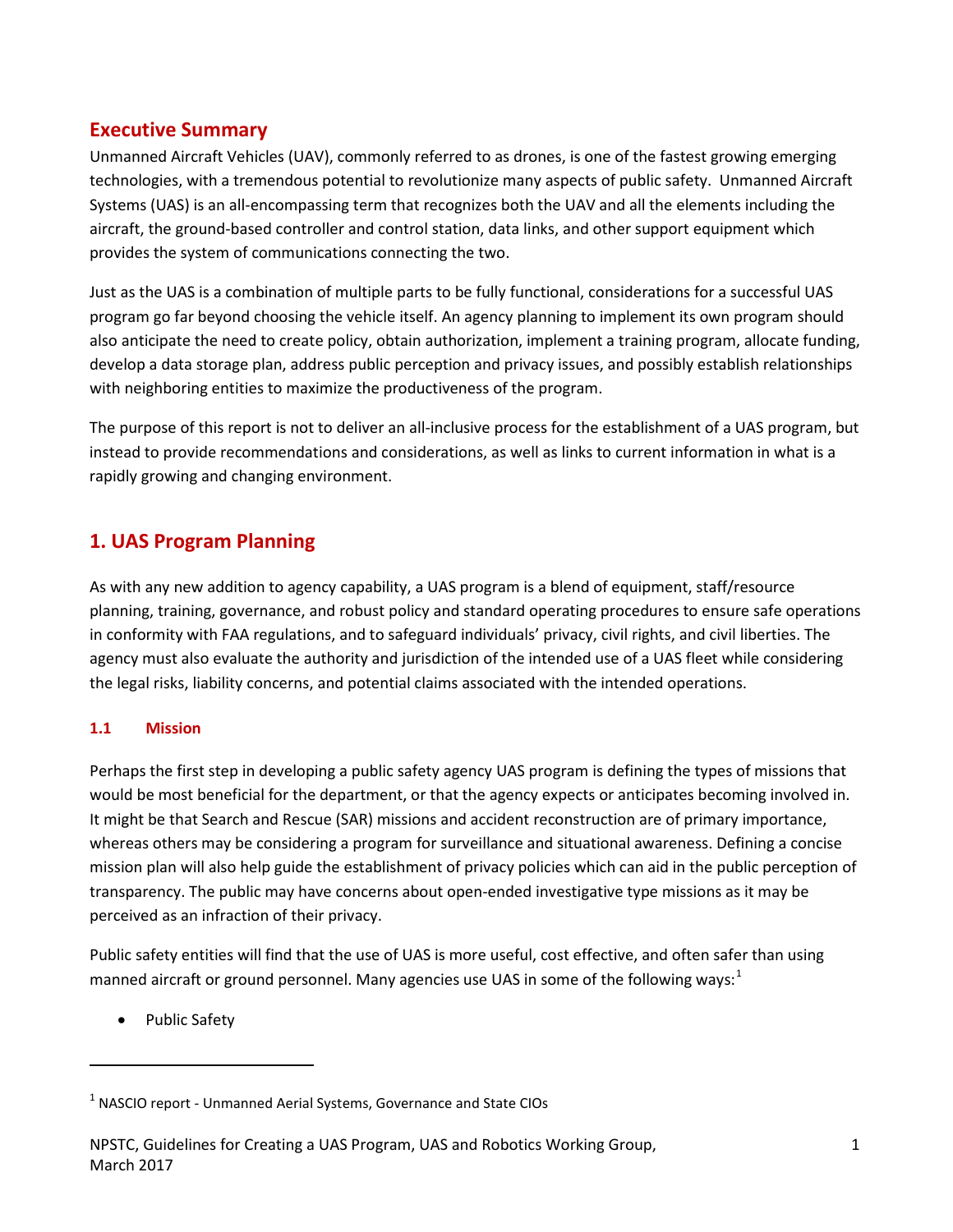- o Incident Management
- o Situational Awareness
- $\circ$  Surveillance<sup>[2](#page-4-0)</sup>
- o Search and rescue
- o Firefighting and fire spotting/observation
- o Fire Investigation (aerial and infrared photography)
- o Communications augmentation
- o Delivery of EMS Supplies, such as a defibrillator
- Local Emergency Management
	- o Public safety
	- o Pre- and post-disaster photos
	- o Search and rescue
	- o Inspection of Buildings and homes impacted by severe weather/earthquakes
- Traffic
	- o Accidents and accident recreation
	- o Traffic conditions monitoring
- Geographic Information Systems (GIS)
	- o Precise surveying and mapping
- Infrastructure Inspection
	- o Radio Transmission Tower Inspection
	- o Bridges
	- o Pipeline route inspection
- Public Buildings, Facilities and Asset Management
	- o Fish and Wildlife
	- o Migration
	- o Endangered species
- Environment and natural resources
	- o Monitor air quality
	- o Erosion
	- o HazMat readings
	- o Radiological reading nuclear power plants
- Cultural
	- o Historic sites
	- o Public Affairs
	- o Video and photos of state events or parks
	- o Promotion
- **Agriculture**

- o Drought conditions
- o Disease in crops
- o Insect infestations

<span id="page-4-0"></span> $2$  Refer to Section 6 for more detail.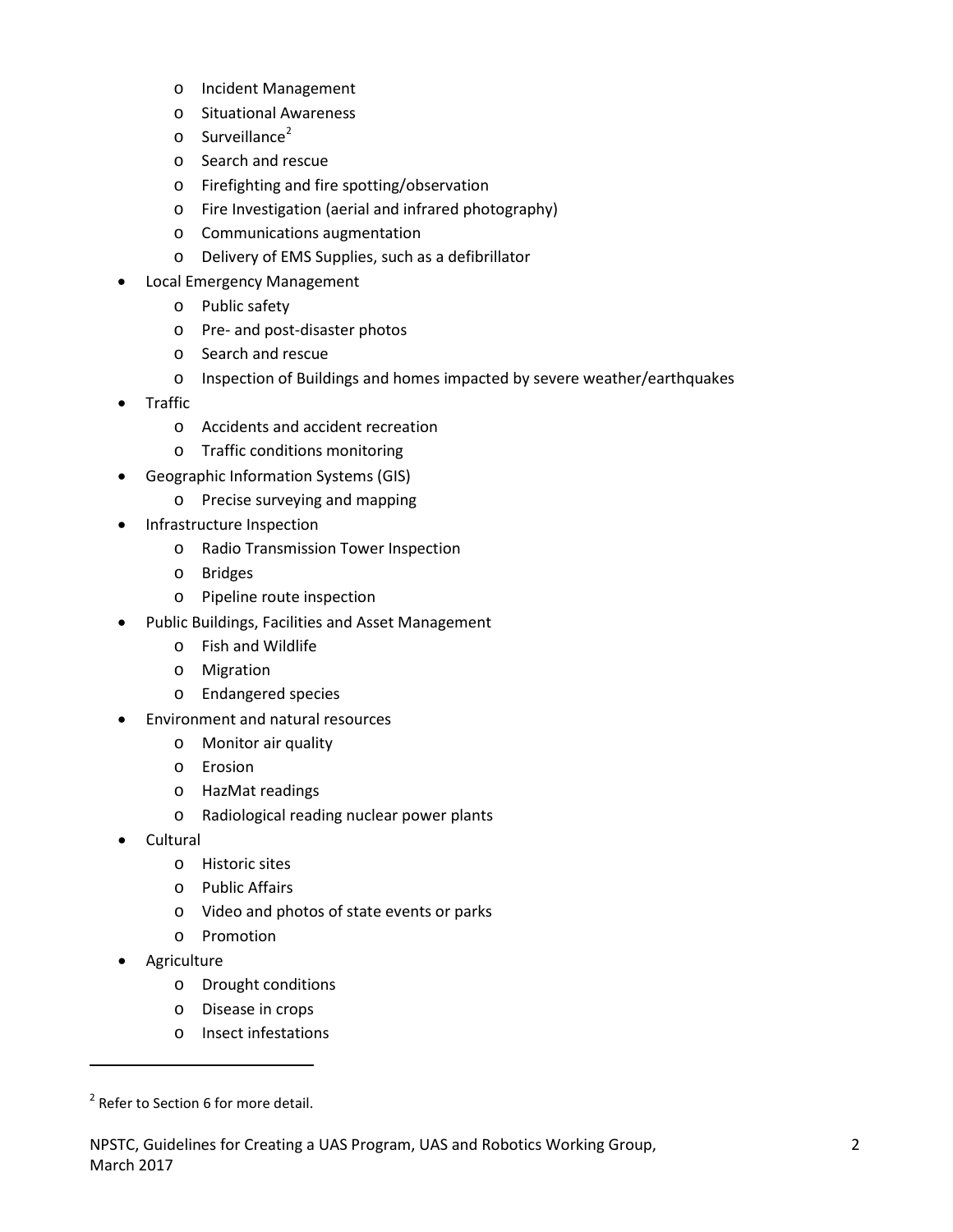- o Livestock monitoring
- o UAS Communications payload

The most common state agencies to use UAS are the departments of transportation, emergency management, environment/natural resources, public safety, commerce, and agriculture. State colleges and universities may also conduct research on UAS or want to utilize them for other purposes.

#### <span id="page-5-0"></span>**1.2 Aircraft Selection Considerations**

Although cost is often a primary motivation in choosing an aircraft, a number of other factors carry considerable weight during the planning process. Various models offer features that may better suit a particular mission set, and some are designed to operate in certain environments and for specified operations, hence the importance of conducting due diligence in understanding the intended operations before procurement.

Considerations for selecting the aircraft itself include:

- Camera system that can be controlled from the ground and that can produce the quality of photographs and videos necessary for the missions the UAS will be flying.
- GPS-based navigation, coupled with a programmable flight management system that allows for relatively precise flight planning.
- Capacity for autonomous or semi-autonomous flight for tasks such as avoiding obstacles, following a moving target on the ground, or mapping a defined area.
- Battery life and flight time need to be sufficient to meet the needs of the anticipated missions without having to return for recharging.
- Ability to operate in the anticipated operational environment. Weather conditions for the area, including precipitation levels and frequency, temperature extremes, and wind conditions all affect a successful choice.
- Safety features such as a low battery warning system, wind monitoring system to alert the ground operator when winds are not safe to fly in, and intelligence response mechanism (auto return) that instructs the drone if communication is lost with the controller.

Other features that may impact your final decision include single user operation, portability, if the UAS is network ready, and can it handle interchangeable payloads for increased functionality in a variety of missions. Additional detail for UAS aircraft selection can be found in section 7.

## <span id="page-5-1"></span>**1.3 Resource Allocation/Staffing**

Depending on the mission-type chosen, there may be a need to consider resource re-allocation and additional staffing. If the primary mission is accident reconstruction and resources are normally dedicated to the task, then adding a UAS capability may be considered as adding a tool to complete the task already part of the job. Likewise, if SAR is the mission type then a UAS capability may reduce the time and effort required.

The number of personnel on the flight crew will vary greatly depending on the size and mission of the program, however most will consist of a remote pilot in command (RPIC) and flight observer at minimum and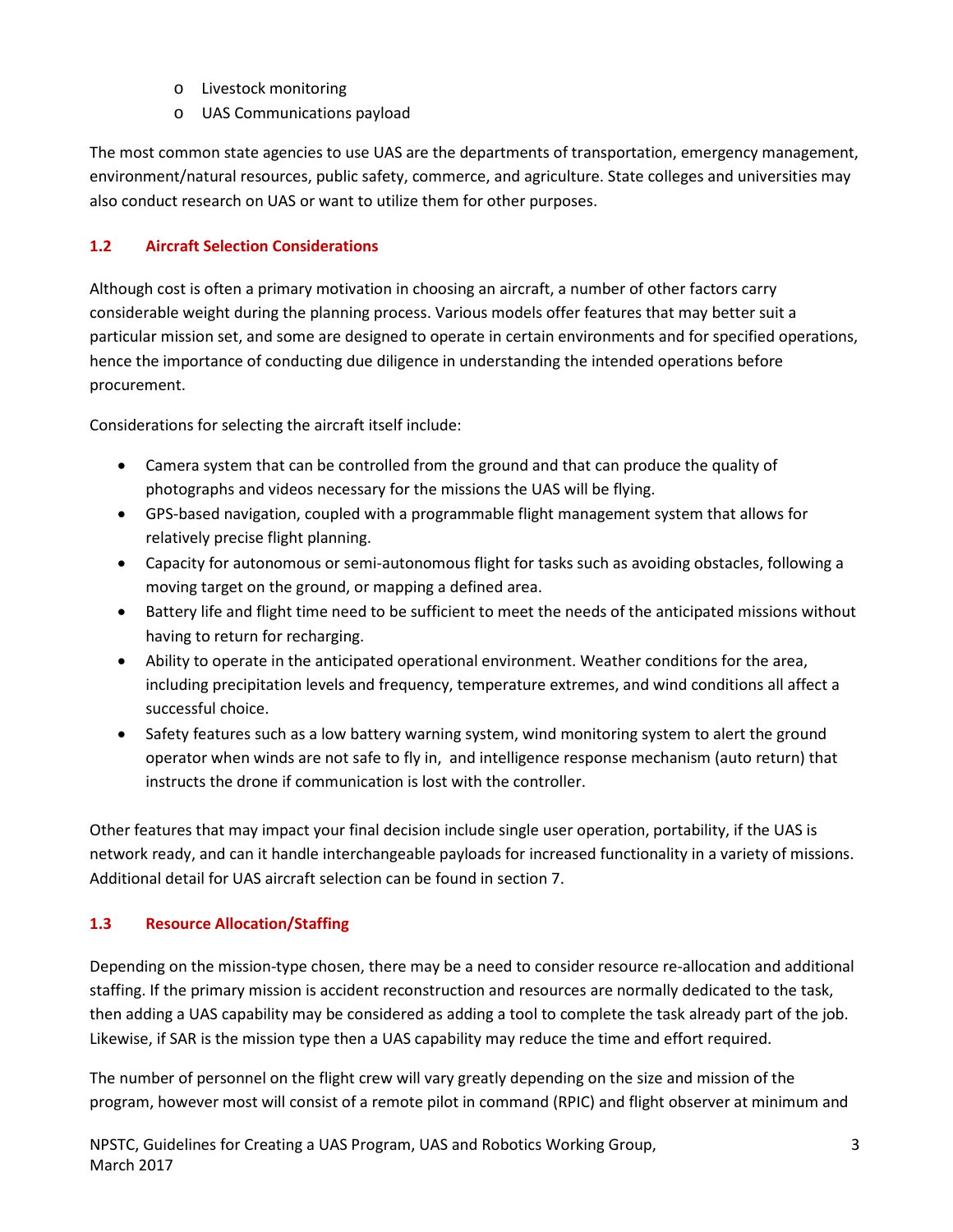many agencies have added additional crew to increase operational capacity and safety. Additional crew members may include a team leader, camera and remote sensor operator to control the camera independent of the pilot and to monitor images, a second pilot to control the aircraft at the command pilot's direction allowing the RPIC to serve as the decision maker for operations in general. A large team may also include a more senior officer to act as liaison between with other personnel on the scene, local air control, etc. It is important to note that few if any of the team members will be committed full time to the program and their commitment to the agencies UAS program can be in addition to their normal duties. However, if the flight team resources normally performed other tasks then backfill of those positions may be required.

After evaluating the attendant risks and benefits, some agencies may consider contracting for services or lease a UAS owned and operated by a third party (outside service provider) as opposed to creating a full program either initially or permanently, depending upon the number and type of missions they anticipate performing.

#### <span id="page-6-0"></span>**1.4 Consider Multi-agency Sharing**

The benefits of creating a multi-agency UAS Program are extensive and should always be considered during the planning phase. Agencies with limited resources may find the time and cost associated with creating a proprietary UAS program to be prohibitive, especially if the anticipated volume of missions is not sufficient to justify the investment required. Agencies without those limitations may envision an expanded set of potential missions requiring a larger program or more advanced equipment.

Creating a multi-agency program can:

- Help defray costs, both start up and ongoing.
- Increase usage which in turn will increase proficiency for the entire team.
- Reduce confusion by limiting the number of UAS at a single scene, and ensuring they are in communication with each other.
- Increase availability of both equipment and personnel during an emergency.
- Provide for a single policy to govern use, documentation, and evidence/video retention.
- All the agencies become eligible to operate under the same Certificate of Authorization (COA), eliminating the need to certify independently.

#### <span id="page-6-1"></span>**1.5 Certifications**

Certification and regulations surrounding UAS are relatively new and still evolving. Agencies should always check for the current status for their area prior to beginning a UAS program.

Currently, certification requirements vary depending on whether the agency decides to develop a UAS program in house or to contract with a commercial UAS service provider. If electing to go with the provider, the provider can operate under its Part 107 Remote Pilot Airman certificate rule. Public safety agencies can also be certified to fly pursuant to a blanket public COA, which allows for flights within the geographic area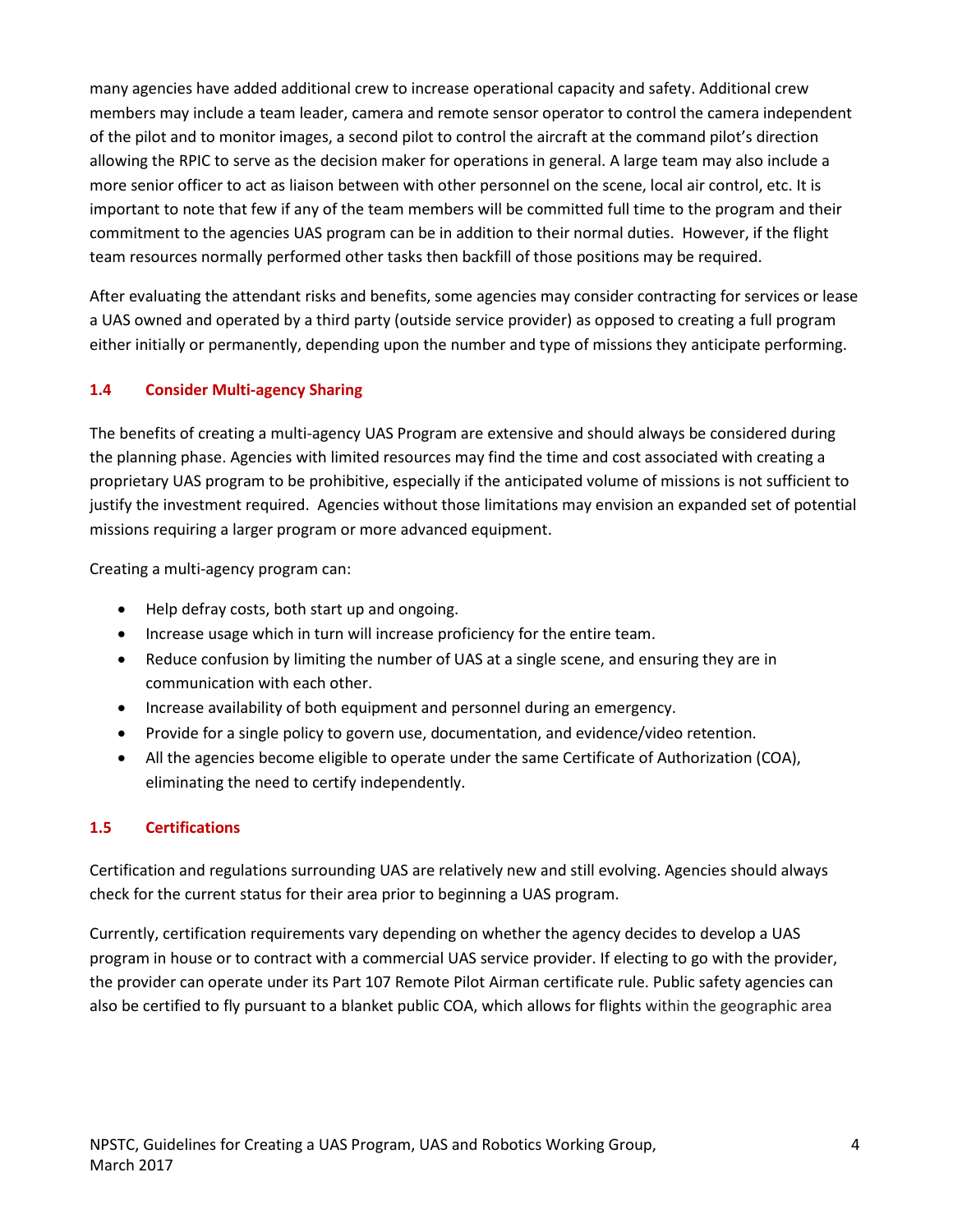specified in the COA<sup>[3](#page-7-2)</sup>, self-certification of the UAS pilot and the ability to obtain emergency COAs under special circumstances. [4](#page-7-3)

Though Part 107 rules are more restrictive than a COA, it is recommended that public agency operators should also pass the Part 107 air knowledge test as it provides additional information and offers the opportunity to fly under Part 107 rules if/when it is appropriate and necessary. With public COA self-certification and Part 107 operators can fly under either set of rules but operators must select which set of rules they are flying under at the time of flight as the two can't be mixed and matched.

The Part 107 certification requirements and process is straightforward is explained clearly on the FAA website. [5](#page-7-4)

It is important to note that if the agency is intending to combine the UAS program with an existing aviation program, pilots who are currently certified under FAA Part 61 will still need to certify under Part 107. The FAA offers a free online class for this certification which also allows for training credit hours.<sup>[6](#page-7-5)</sup>

## <span id="page-7-0"></span>**2. Policy Development**

As with the implementation of any new technology, developing and vetting detailed policy and procedures is critical. The agencies policy should clearly state how the technology will be used, address privacy issues, assure legal and ethical use of the technology. and provide a vehicle for accountability. Policy should also address considerations for individual missions, documentation, authorization guidelines, and training.

#### <span id="page-7-1"></span>**2.1 Documentation**

 $\overline{a}$ 

Policy considerations regarding documentation should be written to include documentation related to the actual missions, as well as training records, maintenance records, video and still imagery storage records, flight tracking records, and operator activity records among other topics. The policy should not only address the documentation itself, but also the retention and storage of each. It should be kept in mind that the purpose of the documentation will be both for flight program records and the public safety records for incident and evidentiary purposes.

Documentation needs addressed by the policy should include:

- Pilot training records including both initial and recurring training documentation.
- Maintenance records and airworthiness certification on the UAS.
- UAS obtained data on flight tracks, operator activity logs, etc.

<span id="page-7-2"></span> $3$  Revised April 18, 2017 to clarify authorized airspace when flying under a COA.

<span id="page-7-3"></span> $4$  In the past, public agencies could apply for and operate under a Section 333 exemption. Agencies with a current Section 333 Exemption can continue to fly under their exemption until such time as it expires, however they are no longer being issued.<br><sup>5</sup> https://www.faa.gov/uas/getting\_started/fly\_for\_work\_business/becoming\_a\_pilot/

<span id="page-7-4"></span>

<span id="page-7-5"></span><sup>6</sup> https://www.faasafety.gov/gslac/ALC/course\_content.aspx?pf=1&preview=true&cID=451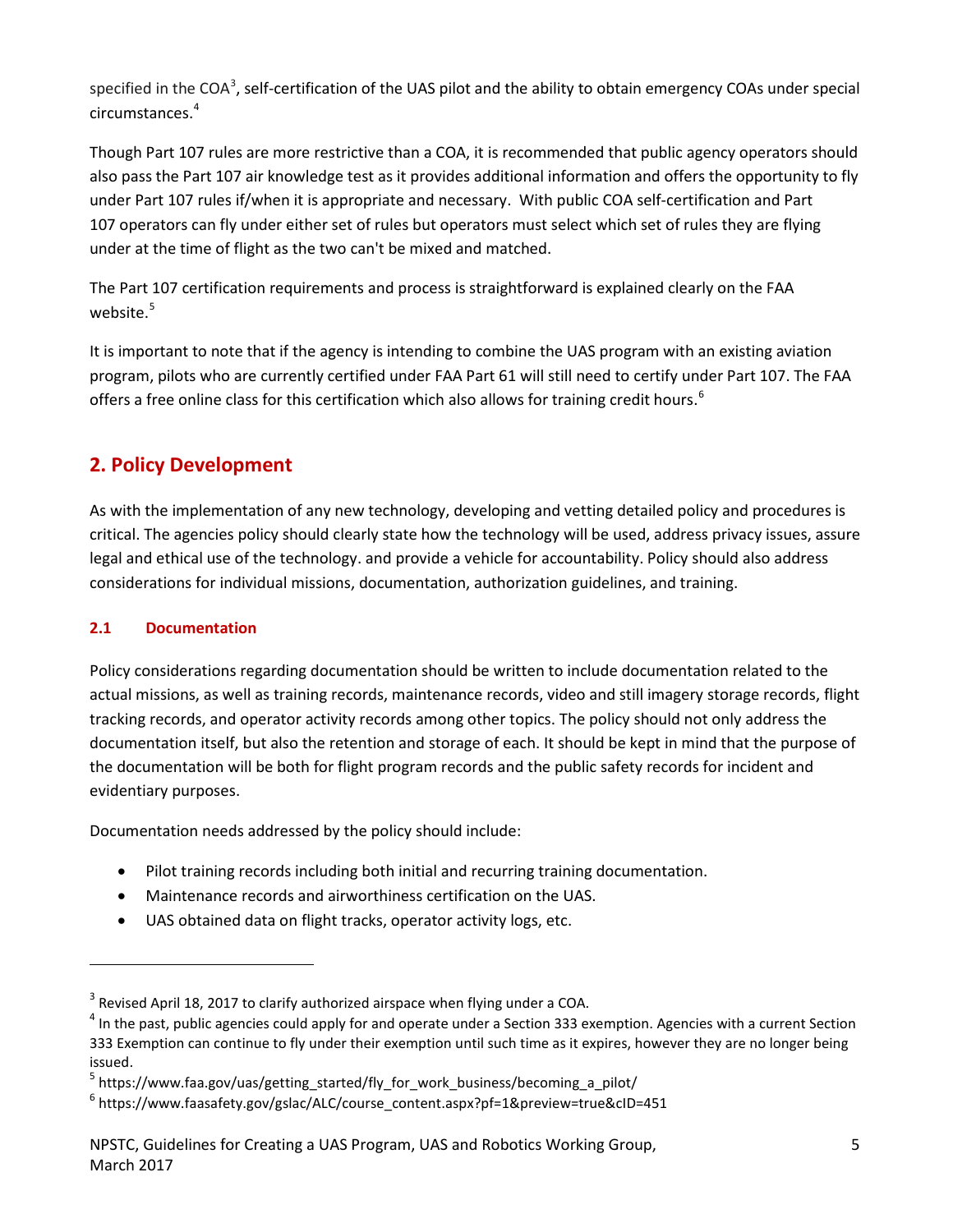- Mission specific documents:
	- o Agency Incident Report.
	- o Mission planning documents for Preflight Briefing.
	- o After Action report.
	- o Video storage tracking.
- Preflight Briefing Checklist to ensure the following is covered:
	- o Review of the mission's goals and expected outcome.
	- o Review of current and forecasted weather conditions.
	- o Review of curren[t Notice to Airmen](https://notams.aim.faa.gov/notamSearch/nsapp.html#/) (NoTAMSs) an[d Temporary Flight Restrictions](http://tfr.faa.gov/tfr2/list.html) (TFRs) that have been issued for the proposed flight area.
	- o Identification of mission limitations and safety issues such as battery charge, GPS strength, and potential for radio interference.
	- o Review of proposed flight area, including maximum ceiling and floor.
	- o Review of communication procedures between Pilot in Command, Observer, and other personnel used to support the mission. Including verifying cell phone numbers used to communicate with Air Traffic Control in the event of a flight emergency.
	- o Review of required video or digital images.
	- o Execution of approved Preflight Checklist on the UAS and GCS to ensure the equipment is ready for the mission.
	- o Review of privacy issues specific to the mission, i.e., has a search warrant been obtained, etc.
	- o Other recommended procedures by the agencies various governing bodies.

#### <span id="page-8-0"></span>**2.2 Video/Still Imagery Policy Considerations**

As video becomes more universally used in the public safety community, it has also become increasingly apparent that there are factors beyond the technology itself that need to be considered. In the case of UAS, the use of video may involve both streaming video and still imagery. With the possible exception of storage, the policy considerations for each are identical. Privacy concerns are present in the entire video lifecycle. Organizations deploying UAS programs should first develop policies that clearly indicate how video will be captured, analyzed, retained, and disclosed, as each of these activities can have a significant privacy impact.

UAS programs differ from agency to agency depending on location, size, and mission focus, but the development of a written policy including considerations for video is an essential part of a successful program. Video policy considerations should include provisions for both video and still imagery and address the following:

- Security of the Video Feed. This was reported as a problem with the active shooter in Chattanooga when someone flew a drone over the incident site taking pictures of the victims.
- Video retention. The main challenges agencies face in the increasing use of UAS has less to do with flight technology and everything to do with the vast amount of data that will be created as a result. The increasing use of UAS means "big data" sensors are airborne, versatile, and inexpensive, and generate incredible amounts of data in the form of digital video, photos, GPS coordinates, and sound. Today a drone, using a standard camera to capture video and photos, can produce half a terabyte of data an hour and agency policy needs to address storage in addition to security.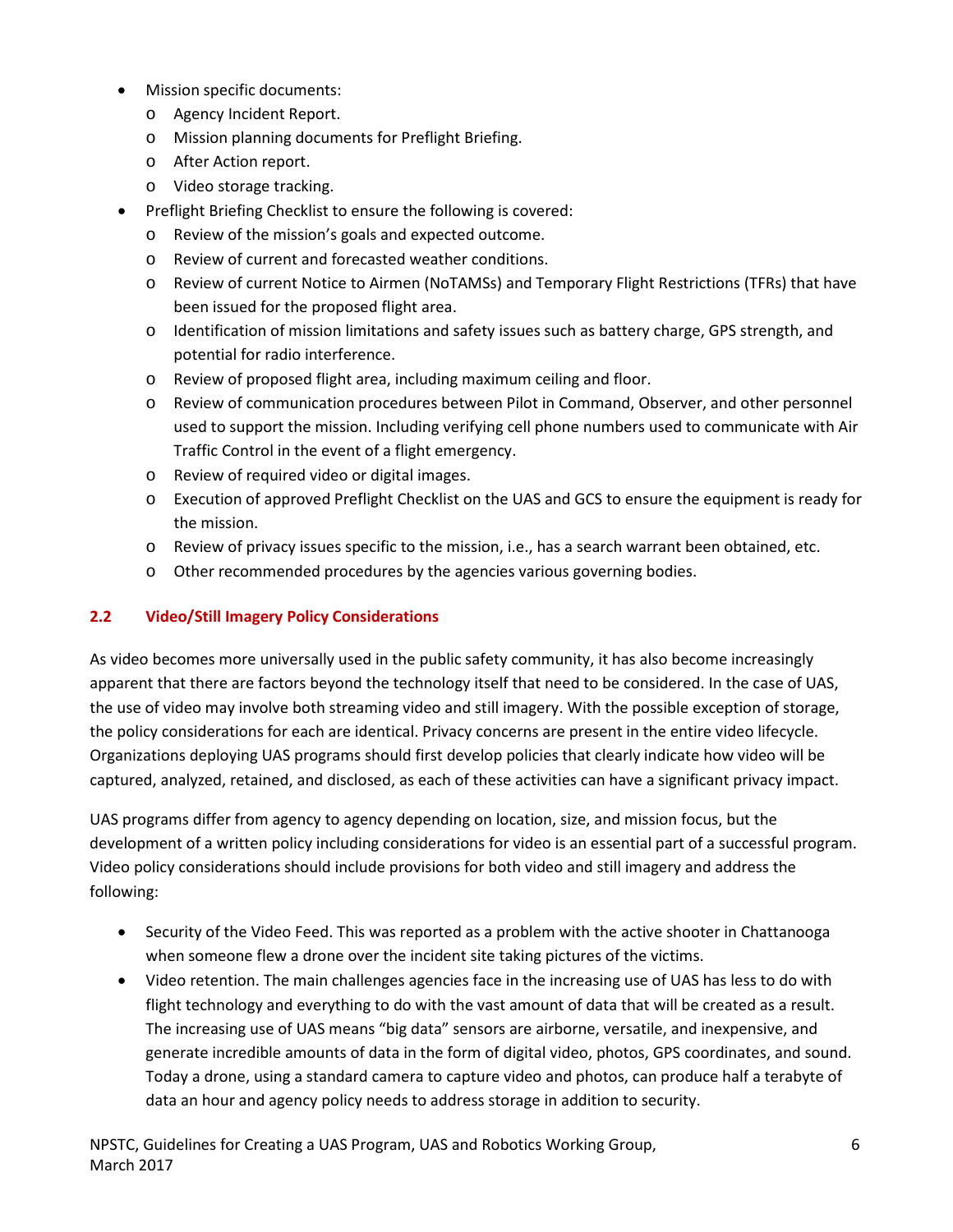- Privacy. Privacy concerns are present in the entire video lifecycle. Agencies deploying UAS video systems should first develop policies that clearly indicate how video will be captured, analyzed, retained, and disclosed, as each of these activities can have a significant privacy impact.
- Chain of evidence. Video obtained during the UAS mission should be treated according to agency policy for all physical and non-physical evidence.
- Disclosure/Sharing of the video. Video obtained during a UAS mission is considered public record and subject to the same local/state/federal regulations and guidelines (including HIPAA) governing the disclosure/sharing of any agency record.

More detailed information on the laws surrounding the use of video, as well as information on retention, security, and sharing can be found in the recently published *Policy Considerations for the Use of Video in Public Safety*. [7](#page-9-1)

#### <span id="page-9-0"></span>**2.3 Risk Assessment**

There are risks associated with establishing a UAS program that should not forestall any agency looking to create a program, but that need to be considered in the planning process. Though there are many benefits resulting from public safety use of drones, it is important to understand that there are also risks, many of which have not yet been fully explored, because the use of UAS is so new.<sup>[8](#page-9-2)</sup>

- Volunteers. Public entities should be particularly cautious about accepting services using drones owned and operated by volunteers. A company that operates drones as part of its business is regulated by the FAA and cannot be considered a recreational user for regulatory purposes when providing services to a public entity, even on a volunteer basis. Thus, professionals must comply with all FAA requirements even if they are not being paid for their services.
- Piloting Error. As with any area of operations within the agency, it is vitally important the adequate and document training be provided to help guard against and limit any liability that may arise as a result of pilot error.
- Mechanical or Technical failure of the drone. A UAS crash during use causing physical damage to property or personal injury. If a crash occurs on personal property, the landowner would have to give permission for retrieval.
- Maintenance and storage.

- Security of data and flight control frequencies. An unauthorized breach of the UAS technology systems, including data and control systems, could lead to a liability for the agency for failing to adequately protect against cyber-jacking of its owned or contracted UAS.
- Unintended privacy breach or civil rights violation. Even if the agency does not use such private information in any direct way, the mere recording of information could be cause for privacy concern.

<span id="page-9-1"></span><sup>&</sup>lt;sup>7</sup>http://www.npstc.org/download.jsp?tableId=37&column=217&id=3711&file=VQiPS\_Policy\_Considerations\_v4\_160623. pdf

<span id="page-9-2"></span><sup>8</sup> http://www.nlc.org/Documents/NLC-RISC/Drones/Drones%20Issue%20Analysis%20July%202015%20FINAL.pdf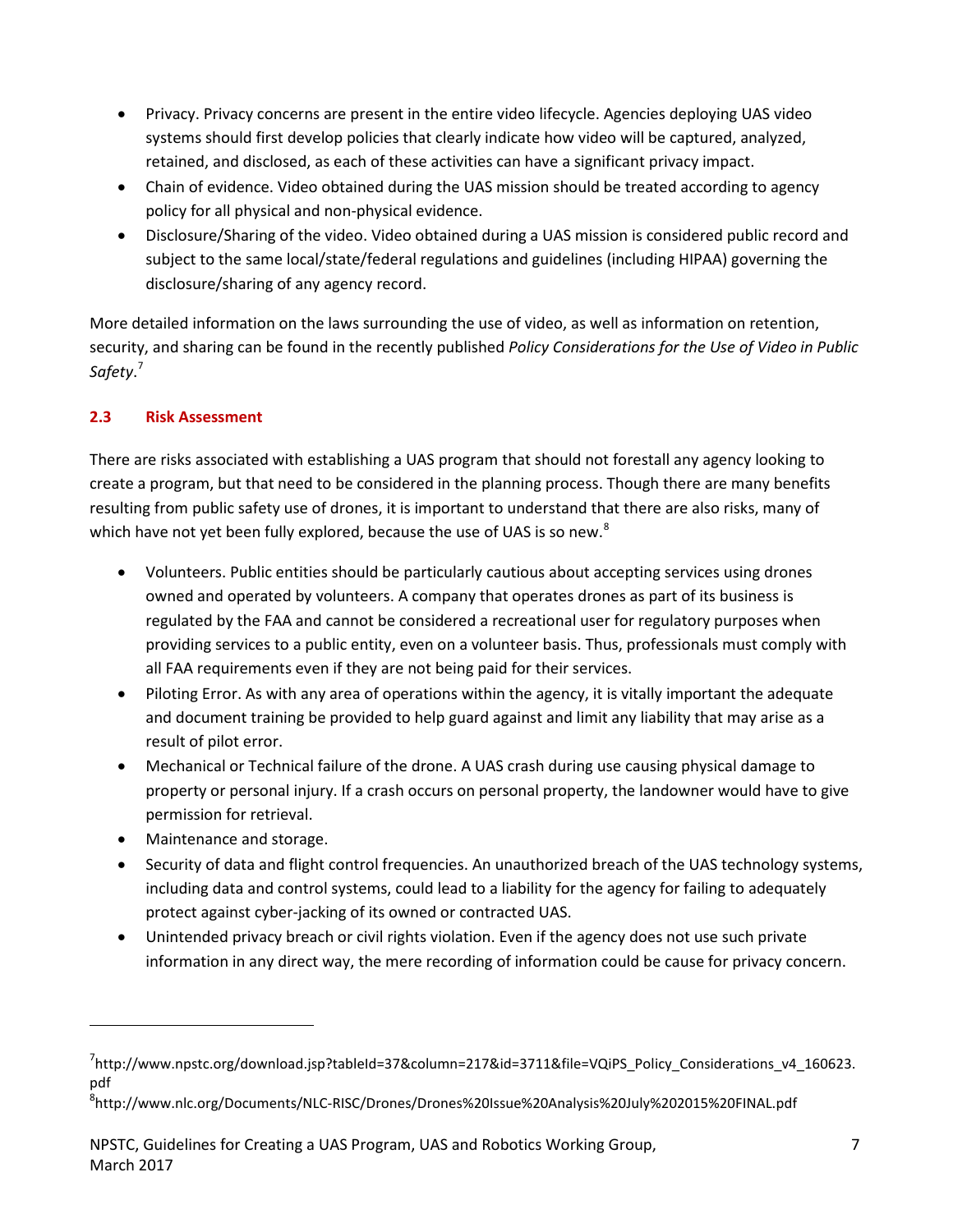## <span id="page-10-0"></span>**3. Cost Considerations**

#### <span id="page-10-1"></span>**3.1 Flight Team**

Another major decision is to decide whether to build the program in house with the purchase of equipment and devote the time and resources for training or contract with an outside service provider. The contract approach will avoid upfront costs and may be reasonable if the agency is not sure they would gain value from a UAS program. If considering using the services of a volunteer see section 2.3 on risk assessment.

These decisions help focus the program so it becomes easier to incorporate the use of UASs into day-to-day operations.

If the decision is made to utilize a contracted UAS service provider, care should be taken to assure full integration into the Incident Command System (ICS) for flight in and around emergency incidents that address the UAS pilot interface, coordination, and communications as well as information for the Incident Commanders regarding integration of this new asset. One way to introduce contract operators to the NIMC ICS framework would be to require them to take the ICS introductory training.

#### <span id="page-10-2"></span>**3.2 Training**

The cost of initial and ongoing training varies greatly depending upon the size and scope of the program. Some agencies may elect to send their flight crew through a course specifically designed to train public safety UAS pilots from one of the many companies that offer certification and training while some may decide that inhouse training supplemented with training provided by the vendor of their specific aircraft will meet their requirements. Commercial courses range from online to classroom instruction with simulator and hands-on training and can range from basic to mission specific. Classroom courses may require travel by the students, though many companies will send the instructor to the site instead. Due to the number of options available, it is impossible to provide exact training cost estimates associated with establishing a new UAS program but it is important that any training program includes the following:

- Part 107 Certification Training
- System Knowledge (Aircraft, Ground Control Station, Flight Management System)
- Airspace
- Aerodynamics
- Emergency Procedures
- Flight Operations
- Regulation
- Weather
- Safety
- Flight Instruction
- Flight Training
- Agency Policy and Procedure
- Mission Specific Training if applicable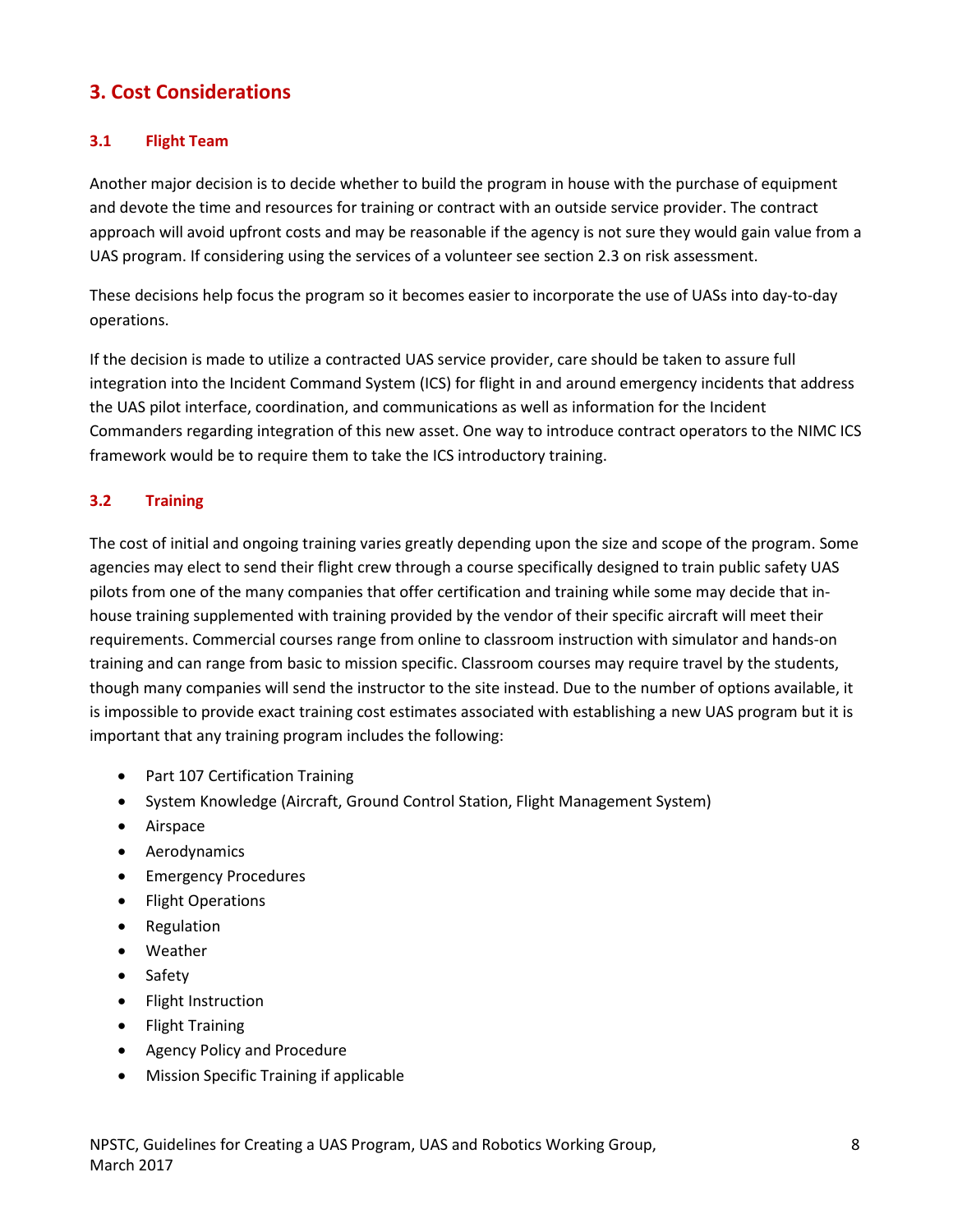Agencies should plan on flying in a designated remote area until the UAS team achieves proficiency in flight operations and fly with sufficient frequency to maintain proficiency. Additional training may be required for video and sensor operators.

#### <span id="page-11-0"></span>**3.3 Initial Equipment Purchase or Contract for Hire**

The following are considerations for public agencies planning to utilize commercial aircraft operators:

- The commercial operator meets the FAA Part 107 requirements.
- A contract exists between the public agency and the civil aircraft operator.
- The public agency decides before each mission that the mission is public serving.

If going in house, the costs of the UASs, ground stations, spare parts, extra batteries, and training all need to be considered.

High-end commercial UASs may cost as much as \$100,000 plus \$15,000 for spare parts, batteries, and maintenance. However, with the boom in consumer drones the prices have gone down considerably with the higher end "pro-sumer" going for less than \$5,000 with many of the features which made the commercial drones more capable for public safety missions. Although the flight times may be less (27 minutes versus 100 minutes) depending on which mission type is most likely to be performed, it may make more sense to go with many inexpensive UASs and more batteries than with one or two relatively expensive commercial UASs.

Further, the high volume consumer market has brought the cost of high-resolution 4K video down considerably and introduced consumer price IR capability. The range in pricing is daunting and should be validated with actual demonstrations under the projected condition of the agency's planned mission requirements.

## <span id="page-11-1"></span>**4. Public Perception and Privacy**

In today's public safety video awareness environment, public perception can make or break a UAS program and operators should always use this technology in a responsible, ethical, and respectful way. This should include a commitment to transparency, privacy, and accountability. There are several documented instances when a fledgling UAS program has been suspended or abandoned due to public outcry. Therefore, it is imperative to engage the agencies public affairs department early in the planning process to ensure a positive public perception of the new program even prior to the first deployment. It is important to maintain transparency with the community whenever possible. Put out a press release announcing the program's goals and purposes and invite open communication. This will show the community that the aircraft will be a tool to serve the public rather than something to be feared.

Federal agencies are required to follow the guidance laid out in the Presidential Memorandum: Promoting [Economic Competitiveness While Safeguarding Privacy, Civil Rights, and Civil Liberties in Domestic Use of](https://obamawhitehouse.archives.gov/the-press-office/2015/02/15/presidential-memorandum-promoting-economic-competitiveness-while-safegua)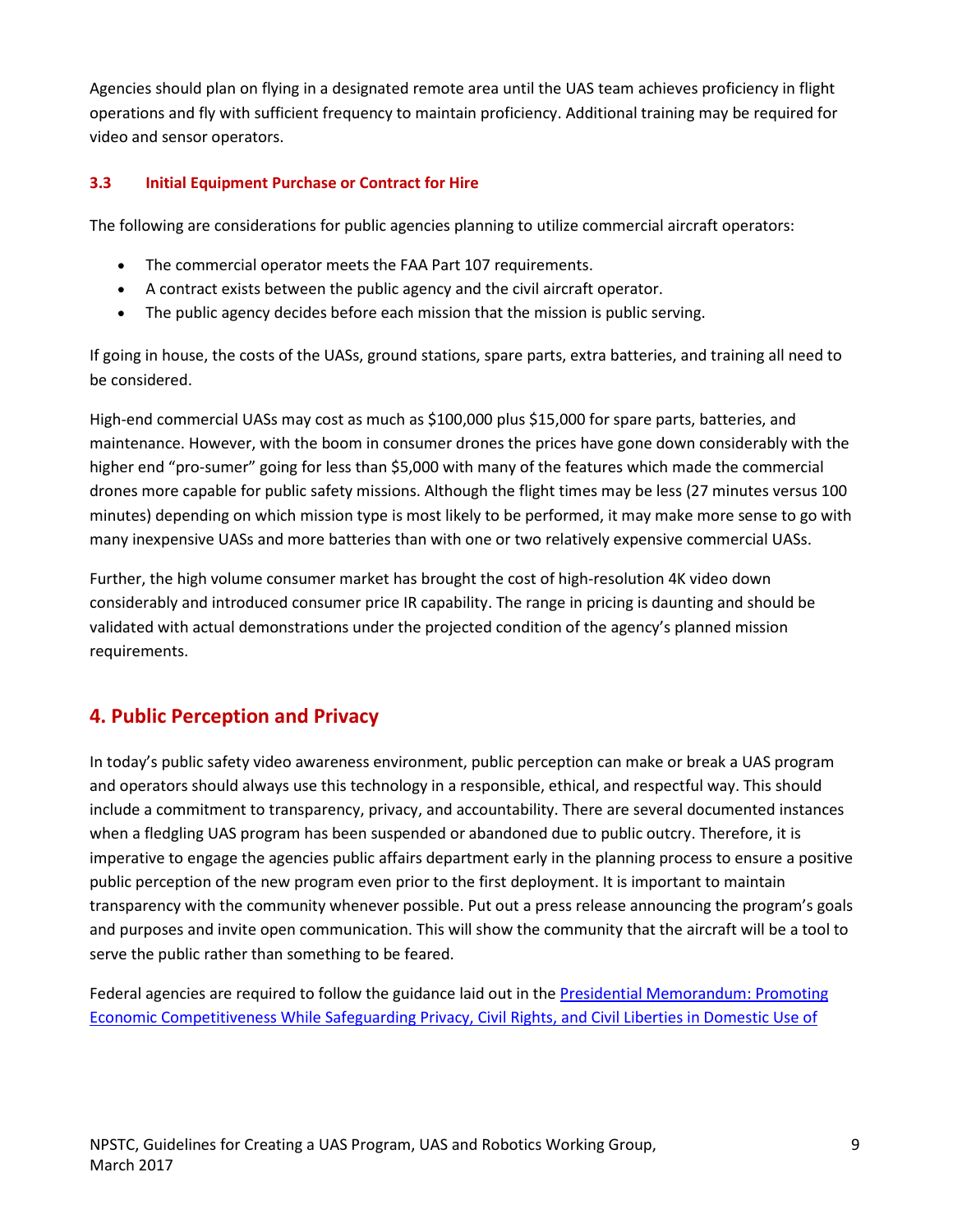Unmanned Aircraft Systems.<sup>[9](#page-12-2)</sup> This memorandum sets out guidelines on collection and use, retention of data, dissemination, civil rights and liberties protections, accountability, and transparency, and may serve as a useful reference tool for state and local governments that wish to set up a UAS program.

Prior to deployment, the public should be informed of:

- The purposes for which UAS will collect covered data.
- The kinds of covered data UAS will collect.
- Information regarding any data retention and de-identification practices.
- Examples of the types of any entities with whom covered data will be shared.
- Information on how to submit privacy and security complaints or concerns.
- Information describing practices in responding to law enforcement requests.

## <span id="page-12-0"></span>**5. Legal Concerns**

 $\overline{a}$ 

Technology frequently evolves more rapidly than the regulations and laws to govern its use. While it can be argued that the data collected from UAS is no different from that collected from manned aircraft, privacy advocates have some concerns. For one, UAS are smaller and quieter than manned aircraft, so it may not always be obvious to a person that they are being monitored. In addition, it is less expensive to gather data using UAS instead of manned aircraft, and much more data will be gathered as a result.

According to the Supreme Court, under the Fourth Amendment, an operation is considered a search, and therefore requires a warrant if a person has a reasonable expectation of privacy and the expectation is one that society would consider reasonable. $^{10}$  $^{10}$  $^{10}$ 

Agencies are strongly advised to consult with their legal departments on legal and constitutional issues surrounding the use of unmanned aircraft systems before launching their program. While the legal issues surrounding UAS use are rapidly evolving as the courts consider them, significant guidance can be found in existing constitutional law addressing other technologies.

Any UAS policy should always take those privacy concerns into consideration and include a comprehensive framework for separating data and mission guidelines that do and do not require a warrant.<sup>[11](#page-12-4)</sup>

## <span id="page-12-1"></span>**6. UAS Operational Types and Capabilities**

An important step in establishing an UAS program is determining which vehicle best fits the needs or your agency. The capabilities and usage of the different types of UAS platforms vary widely in their mission, applications, and cost. But, the basic functions and purpose of drones in public safety remain essentially the

<span id="page-12-2"></span><sup>9</sup> https://obamawhitehouse.archives.gov/the-press-office/2015/02/15/presidential-memorandum-promoting-economiccompetitiveness-while-safegua

<span id="page-12-3"></span> $10$  Legal Information Institute: Fourth Amendment. https://www.law.cornell.edu/wex/fourth\_amendment

<span id="page-12-4"></span><sup>11</sup> https://www.policefoundation.org/wp-content/uploads/2016/11/UAS-Report.pdf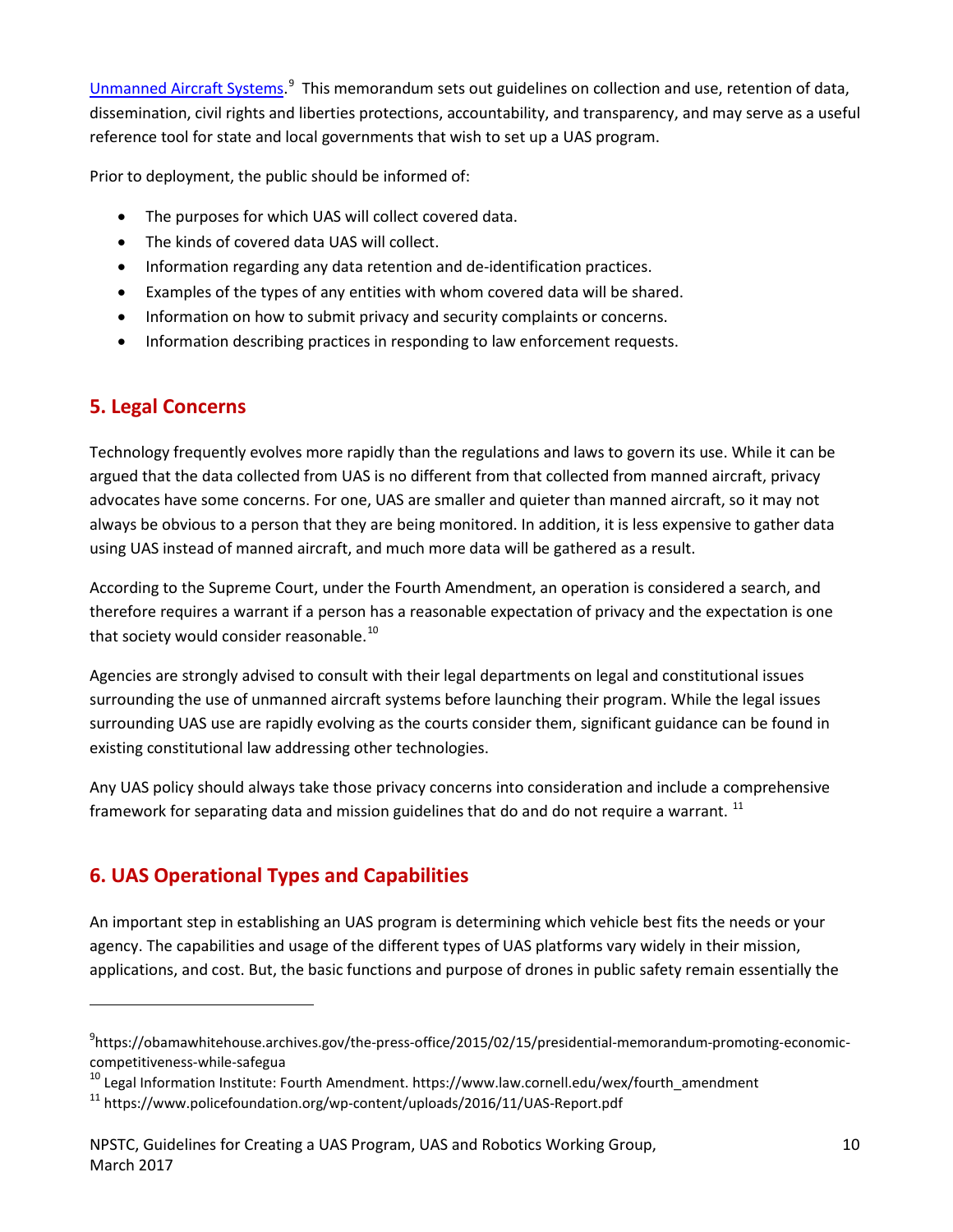same, namely to gather information and data from an aerial vantage that can be used by operators on the ground.

#### <span id="page-13-0"></span>**6.1 UAV Types and Sizes**

Although UAV have extremely varying capabilities in flight, the UAS that are generally being sought for domestic use by public safety fall on the low end of the spectrum for all categories. This is partially because of FAA regulations regarding line of sight use for law enforcement, and partially because of cost considerations in choosing UAV for an UAS program.

The most common types of vehicles to be considered are:

• Fixed Wing. Unmanned airplanes (with wings) that require a runway to take off and land or that have hand or catapult launching capability. These generally have long endurance and can fly at high cruising speeds. These systems must keep moving to stay in the air and are unable hover over a location or object.



- Rotary Wing. Rotary wing UA, also called rotorcraft UAVs or vertical takeoff and landing (VTOL) UAVs, have the advantages of hovering capability and high maneuverability. A rotorcraft UAV may have different configurations, with main and tail rotors (conventional helicopter), coaxial rotors, tandem rotors, multi-rotors, etc. Multi-rotor UAVs have the same qualities as rotary wings, but they are even more stable and easier to control. That means they come in use in accurate and precise missions. Multi-rotors usually have a shorter flight time and ranges, so an operator might need additional flights to fully complete the operation.
- Tethered. Tethered UAV aircraft are those that come equipped to be tethered to the ground. The tether is used for several purposes. One is as a means to provide stability and ability to withstand higher wind speeds in those aerial operations where it is desired for the UAV to be in a single stationary fixed position at a particular altitude. Examples of these are tower-less radio communications such as LTE for providing a means for first responders to communicate with one another when there is no commercial network coverage or the network is not available due to an outage or severe network congestion. Here the tethered UAS is a very effective solution for search and rescue, remote forest fires, event monitoring, and other emergency response incidents like active shooter. The tether can also be used to send power to the drone itself, the communications payload, and/or other active sensor technologies resident as payload on the tethered UAS. Data can also be sent up and down the tether in a point-to-point fashion should that be desirable for the mission requirements. These types of UASs are limited to line of sight (LOS) operations at an altitude of typically 150 feet or less. Some advances are being made to extend the altitude to 400 feet. Higher altitudes naturally require longer tethers and more weight, imposing a greater strain on the UAS. Balloons are considered to be in the tethered drone category but do not fall under Part 107 and have a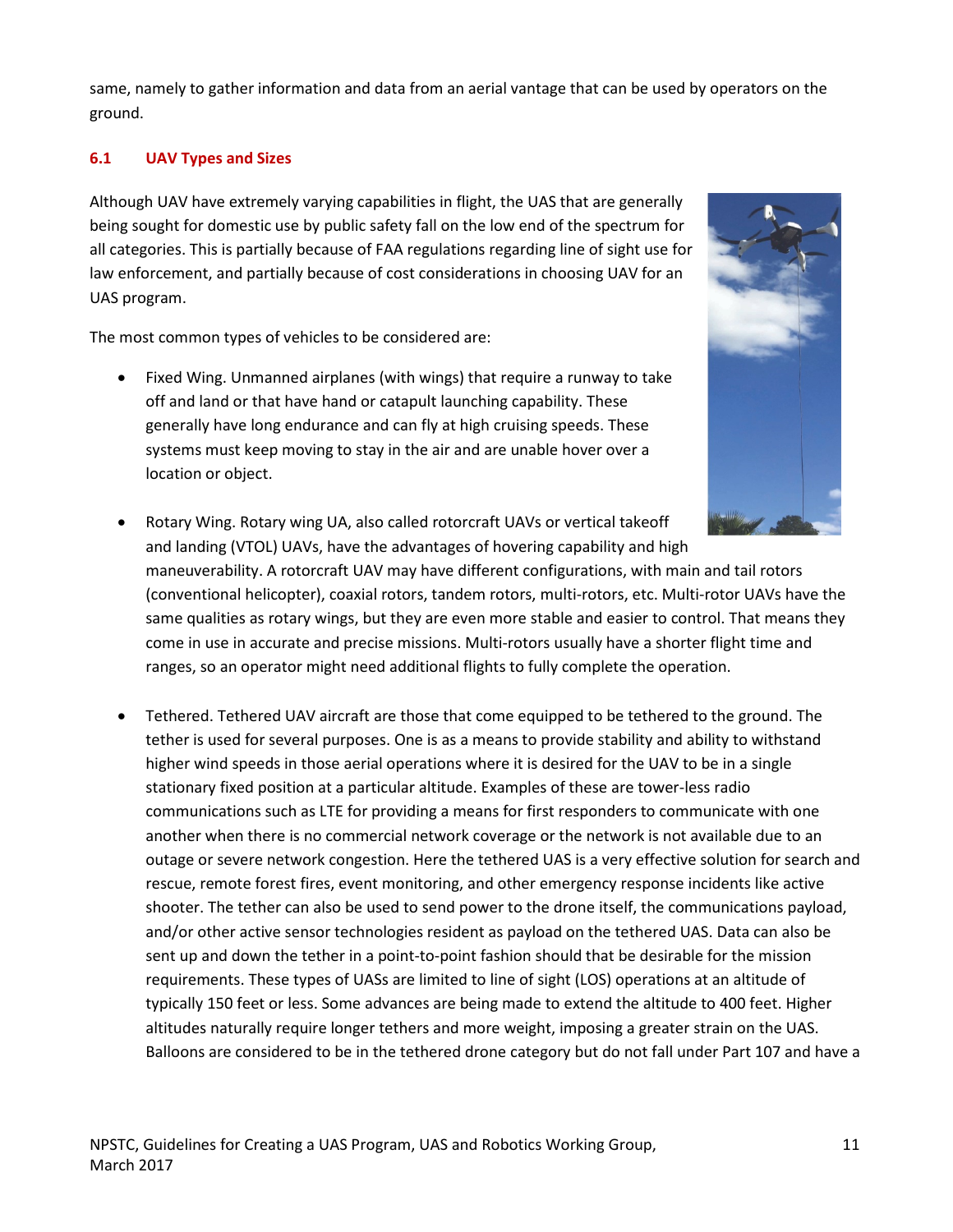different set of regulations and safety concerns that need to be considered in their deployment. Information specific to balloons can be found on the FAA website<sup>[12](#page-14-2)</sup> and under Part 101.<sup>[13](#page-14-3)</sup>

#### <span id="page-14-0"></span>**6.2 Ground Control Station**

In addition to the wide range of aircraft available, agencies will need to determine which of an every growing variety of ground control stations (GCS) to use. A ground control station is typically a software application, running on a ground-based computer that communicates with your UAV via wireless telemetry. It displays realtime data on the UAVs performance and position and can serve as a "virtual cockpit," showing many of the same instruments that one would have if the operator were flying a real plane. A GCS can also be used to control a UAV in flight



to cover predefined areas, uploading new mission commands and setting parameters and to monitor the live video stream from a UAV's cameras.

The typical GCS is either a two-way data link (radio) for remote control or an on board computer (generally with GPS navigation) connected to the aircraft control system flight control and operating system which includes the control station(s), communication links, data terminal(s), launch and recovery systems, ground support equipment, and air traffic control interface. With the former, the pilot must apply every turn and make all elevation and maneuvering changes discretely and with the latter, a simple tracing of the finger or entering destination coordinates is all that is needed and the system works out the details.

When choosing a GCS for the UAS system, agencies should consider ease of use, functionality of the interface, capabilities, and the amount of training necessary in making the decision.

#### <span id="page-14-1"></span>**6.3 UAS Sensor Capabilities**

As the use and application of UAS expands exponentially, the field of sensor capabilities is arguably the fastest growing area in the field of UAS technology. A very small list of examples include -

- Still and video cameras
- EO/IR cameras
- LIDAR Optical Detection[14](#page-14-4)
- Chemical and bio hazard detectors
- Gas Sniffers
- Thermal imaging and Infrared Photography
- Sense and Avoid Technology
- Sound emitters

<span id="page-14-2"></span> $12$  http://fsims.faa.gov/wdocs/8900.1/v03%20tech%20admin/chapter%2012/03\_012\_002.htm

<span id="page-14-3"></span><sup>13</sup> http://fsims.faa.gov/wdocs/8900.1/v03%20tech%20admin/chapter%2012/03\_012\_002.htm

<span id="page-14-4"></span><sup>&</sup>lt;sup>14</sup>https://www.dronezon.com/learn-about-drones-quadcopters/best-lidar-sensors-for-drones-great-uses-for-lidarsensors/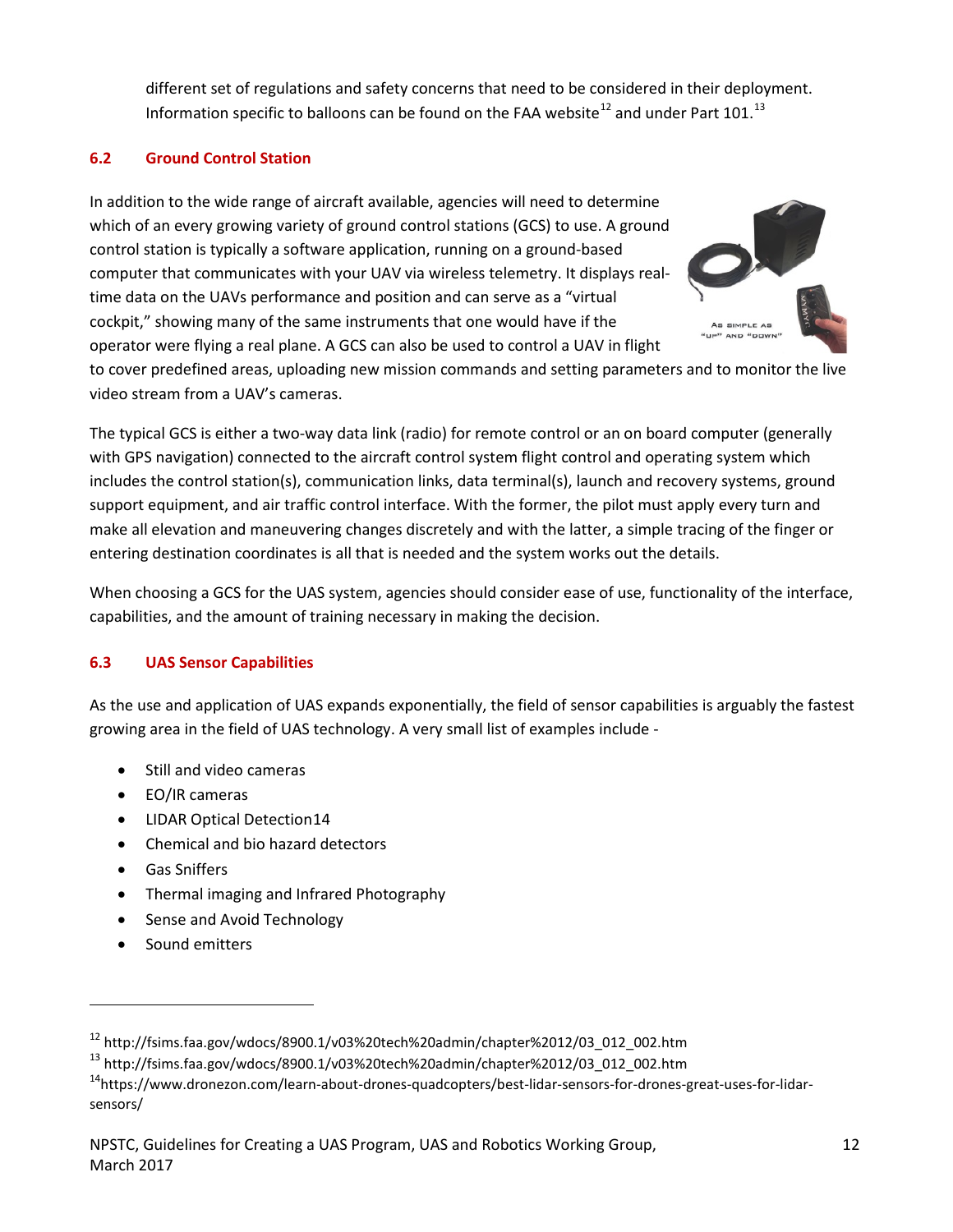#### <span id="page-15-0"></span>**6.4 Communications Payload**

The communications payload is a very important consideration when planning an UAS implementation and deployment scenario. The size, weight, and power of the communications payload can have significant impact on mission effectiveness especially on smaller line-of-site UAS aerial vehicles where size, weight, and power consumption are critical factors. The types of communication systems more readily deployed today vary from older, more traditional RF voice communications to more commonly used WiFi wireless technologies like those found on very small drones often used by hobbyists for sending images down from the small drone to your smart phone or tablet. Also, 4G-LTE technology is benefitting from miniaturization and may eventually be more suitable if integrated into the FirstNet framework.

## <span id="page-15-1"></span>**7. UAS Airspace Integration**

The introduction and evolution of UAS into the National Airspace System (NAS) is a dynamic process. Numerous airframes, missions, and flight characteristics create situations not common to manned flight. In the ever-expanding field of UAS operations with a vast array of supporters finding new technological opportunities for UASs, the challenge of integrating these aircraft into the NAS is huge. As the usage of UAS operations expands, the areas of operation will reach all classes of airspace and altitudes.

In less than a decade, the focus of UAS usage has changed from primarily military operations mixed in with a few hobbyists to an ever present option and viable solution for commercial, civil, and public safety concerns.

As the airspace becomes more congested, it follows that regulations surrounding the use of UASs are also being developed and refined to meet the changing landscape. It is vitally important for any agency contemplating establishing a UAS program, to not only confer with their local legal counsel, but to also check closely with current and pending legislation. There are a number of websites, both government an[d within the](http://amablog.modelaircraft.org/amagov/drone-legislation)  [UAS community](http://amablog.modelaircraft.org/amagov/drone-legislation) that provide updated information on a regular basis.

#### <span id="page-15-2"></span>**7.1 National Airspace System (NAS)**

The National Airspace System is an intricate network of systems that involve the definitions of airspace both above and below you as well as all information having to do with that airspace such as airports, air charts, navigation, instruments, weather, rules, and regulations, policy, personnel and equipment. The NAS also changes by location and certification type and it is imperative each agency checks the requirements for their area early in the UAS Program planning process. Since UAS is defined as an aircraft, it falls within and is regulated by the NAS. Every Remote Pilot must understand the NAS to ensure safe and legal flight.

As shown in the picture below, the National Airspace System when talking about the actual airspace is broken down into 6 categories designated with a letter from "A" – "G" excluding "F" and is further divided up into two more categories, being controlled and uncontrolled. However, the lengthy list of variables within the designated categories makes it vitally important that any agency contemplating a UAS program, including those choosing to self-certify and fly under their agency COA, either engage a certified pilot or designate one or more personnel to go through the Part 107 Certification process.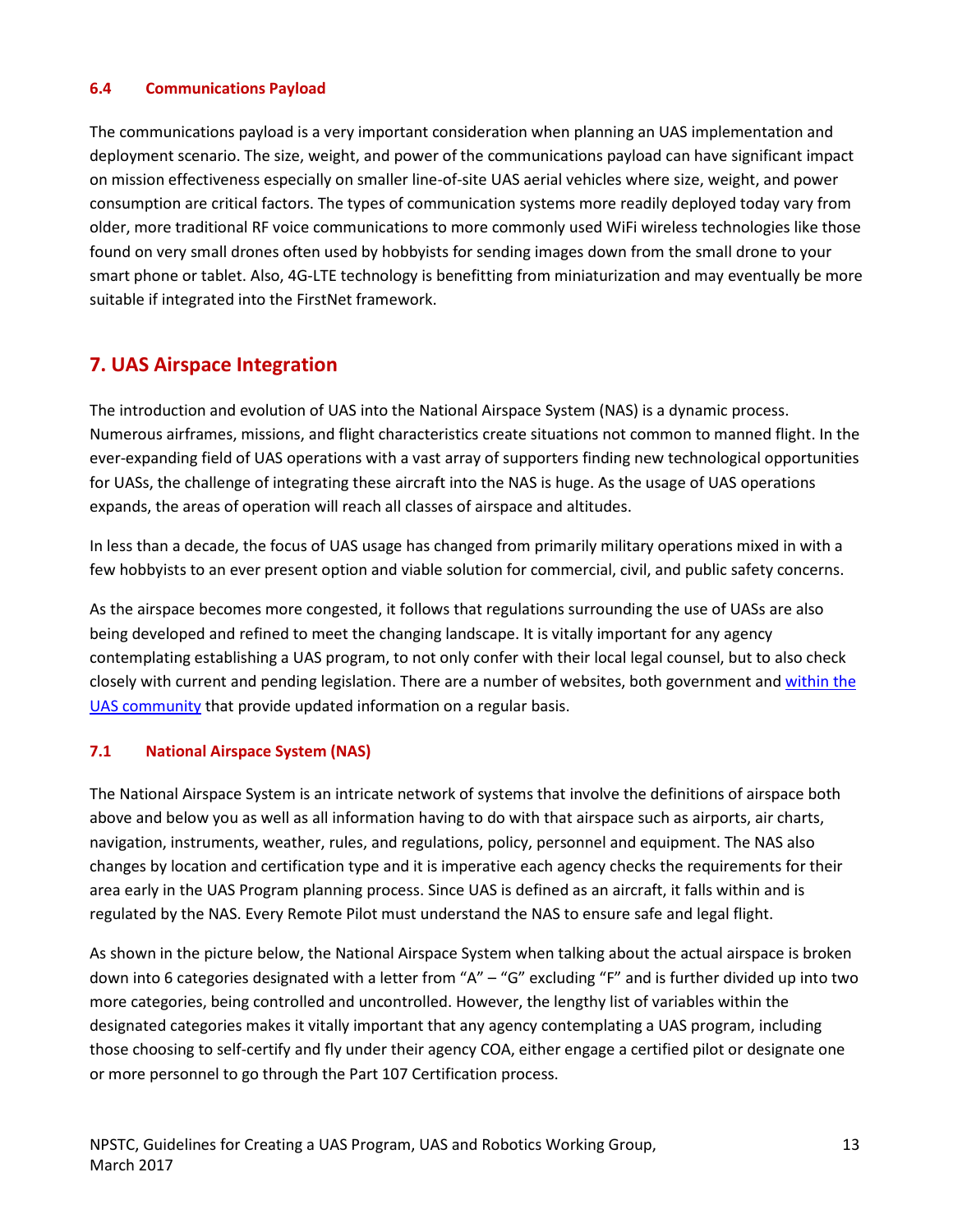Refer to the FAA website for more comprehensive information on NAS.



UASs would generally be flown from the surface to 400 feet in non-airport related (not B, C or D) airspace.

#### <span id="page-16-0"></span>**7.2 FAA UAS Policy**

The FAA rules surrounding UAS flights fall into distinct categories, whether you are flying for fun, work, or as a public safety entity. This is an important distinction and precludes an agency's ability to use volunteers or agency personnel with hobbyist UAS experience from flying agency specific missions outside of an established UAS program.

The rules regarding the use of UAS for work or business are covered under the FAA Small UAS Rule Part 107.<sup>[15](#page-16-2)</sup> Federal/State/Local government entities may also qualify for extended permissions in support of a certain mission (e.g., search and rescue) by applying for and receiving a public Certificate of Waiver or Authorization (COA).<sup>[16](#page-16-3)</sup> Part 107 does not apply to UAS flown strictly for fun (hobby or recreational purposes) as long as these unmanned aircraft are flown in accordance with the Special Rule for Model Aircraft<sup>17</sup> (Section 336 of P.L. 112-95). The small UAS rule codifies the provisions of section 336 in part 101 of the FAA's regulations, which will prohibit operating a UAS in manner that endangers the safety of the National Airspace System.

#### <span id="page-16-1"></span>**7.3 FCC and Spectrum Information**

 $\overline{a}$ 

Reliable and sufficient radio spectrum is a critical tool to help enable the operation of UAS and robotics. Appropriate spectrum is required for multiple aspects of UAS and robotics operations. These operations need spectrum for both control and for payload. Control spectrum likely can be more narrowband in nature as the signals for control should not be very bandwidth intensive. In contrast, spectrum to support the payload for

<span id="page-16-2"></span><sup>15</sup> https://www.faa.gov/uas/media/Part\_107\_Summary.pdf

<span id="page-16-3"></span><sup>&</sup>lt;sup>16</sup>https://www.faa.gov/about/office\_org/headquarters\_offices/ato/service\_units/systemops/aaim/organizations/uas/coa

<span id="page-16-4"></span> $17$  https://www.faa.gov/uas/resources/uas\_regulations\_policy/#rules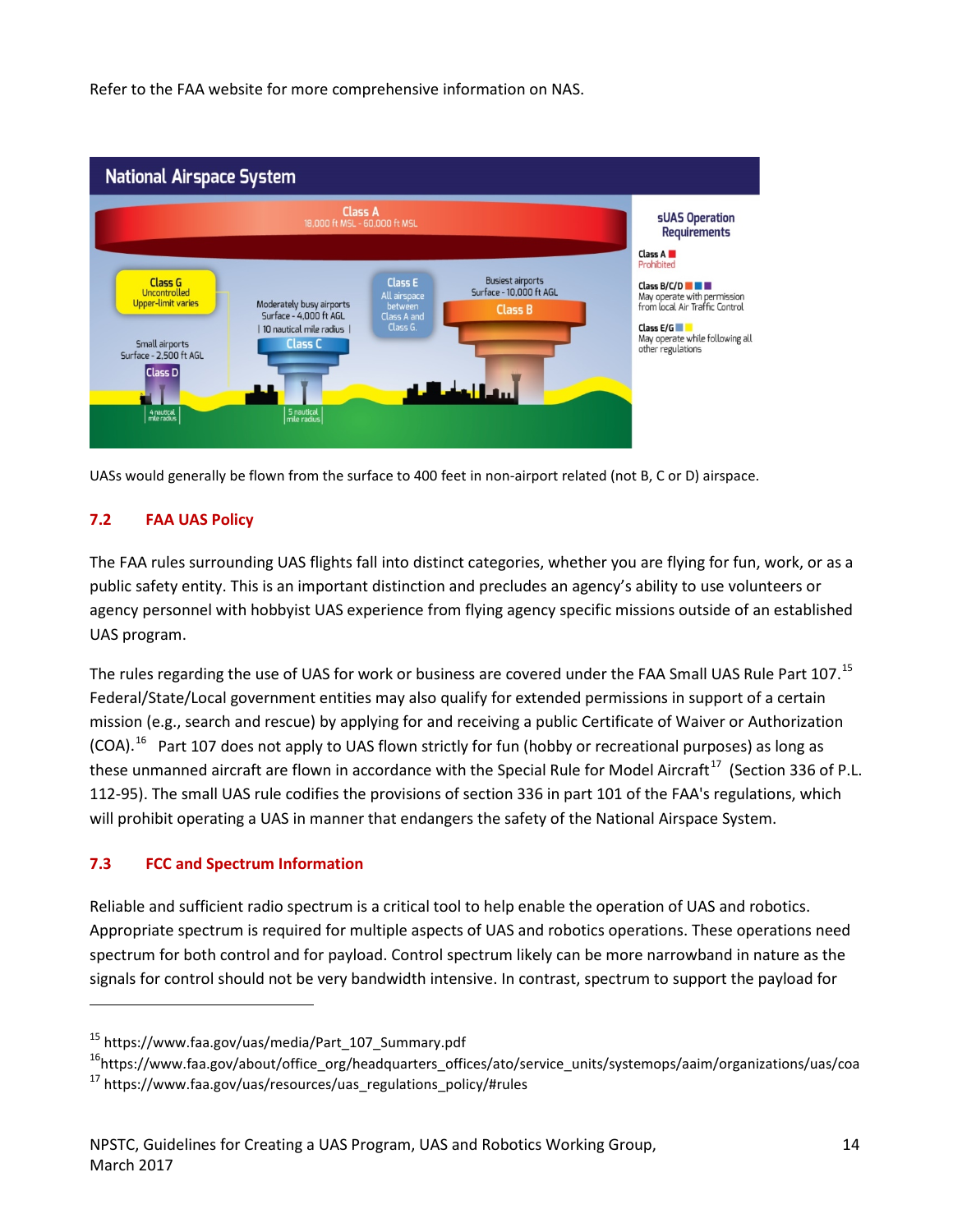UAS would likely need to be broader in bandwidth. A primary public safety use for UAS is to serve as a "camera in the sky" to send back images and/or video of a scene, including a large fire, traffic accident, hostage incident, explosion, or an area undergoing a natural disaster.

For most visual line-of-sight flights, unlicensed spectrum can be utilized for command and control of the UAS. For longer range operations, there are various options as well. Internationally allocated aeronautical bands – the 960-1164 MHz band (L-Band) and the 5030-5091 MHz band (C-Band) – can be utilized for unmanned aircraft command non-payload control. Cellular spectrum can also be utilized. Finally,

NPSTC previously developed a National Plan Recommendation for the 4.9 GHz band that envisioned the need for spectrum to support both air-to-ground and robotics operations. The FCC is in the process of developing a Further Notice of Proposed Rulemaking regarding potential changes to the rules for 4.9 GHz band, including consideration of the NPSTC 4.9 GHz National Plan Recommendation.<sup>18</sup>

## <span id="page-17-0"></span>**8. Additional References**

- Aeryon Labs white paper ["Considerations in Selecting a Small](https://www.aeryon.com/whitepaper/whitepaperpolice) UAV for Police Operations<sup>19</sup>" concerns to be factored into a selection decision.
- <https://www.faa.gov/uas/>
- <http://amablog.modelaircraft.org/amagov/drone-legislation/>
- https://www.faa.gov/uas/getting started/fly for work business/
- [https://obamawhitehouse.archives.gov/the-press-office/2015/02/15/presidential-memorandum](https://obamawhitehouse.archives.gov/the-press-office/2015/02/15/presidential-memorandum-promoting-economic-competitiveness-while-safegua)[promoting-economic-competitiveness-while-safegua](https://obamawhitehouse.archives.gov/the-press-office/2015/02/15/presidential-memorandum-promoting-economic-competitiveness-while-safegua)
- UAS App QuadcopterFX

## <span id="page-17-1"></span>**9. Contributors**

 $\overline{a}$ 

NPSTC wishes to thank all the public safety, commercial, and industry participants who participated in the development of this report.

Michael Britt, Working Group Chair, State of Arizona Richard Brenner, Clark County Fire Department Kim Madsen Coleman, State of Colorado, Governor's Office of Information Technology Bruce Cox, NextNav Tewfik Doumi, Nokia Joseph J. Farnam, III, Good Will Fire Company of New Castle Delaware Heidi Fisher, Ontario Ministry of Transportation Ed Freeborn, Unmanned Experts Anna Gomez, Wiley Rein, LLP Regina Harrison, NTIA

<span id="page-17-3"></span><sup>19</sup> https://www.aeryon.com/whitepaper/whitepaperpolice

<span id="page-17-2"></span><sup>18</sup>http://www.npstc.org/download.jsp?tableId=37&column=217&id=3222&file=4\_9\_GHz\_National\_Plan\_Report\_131024. pdf